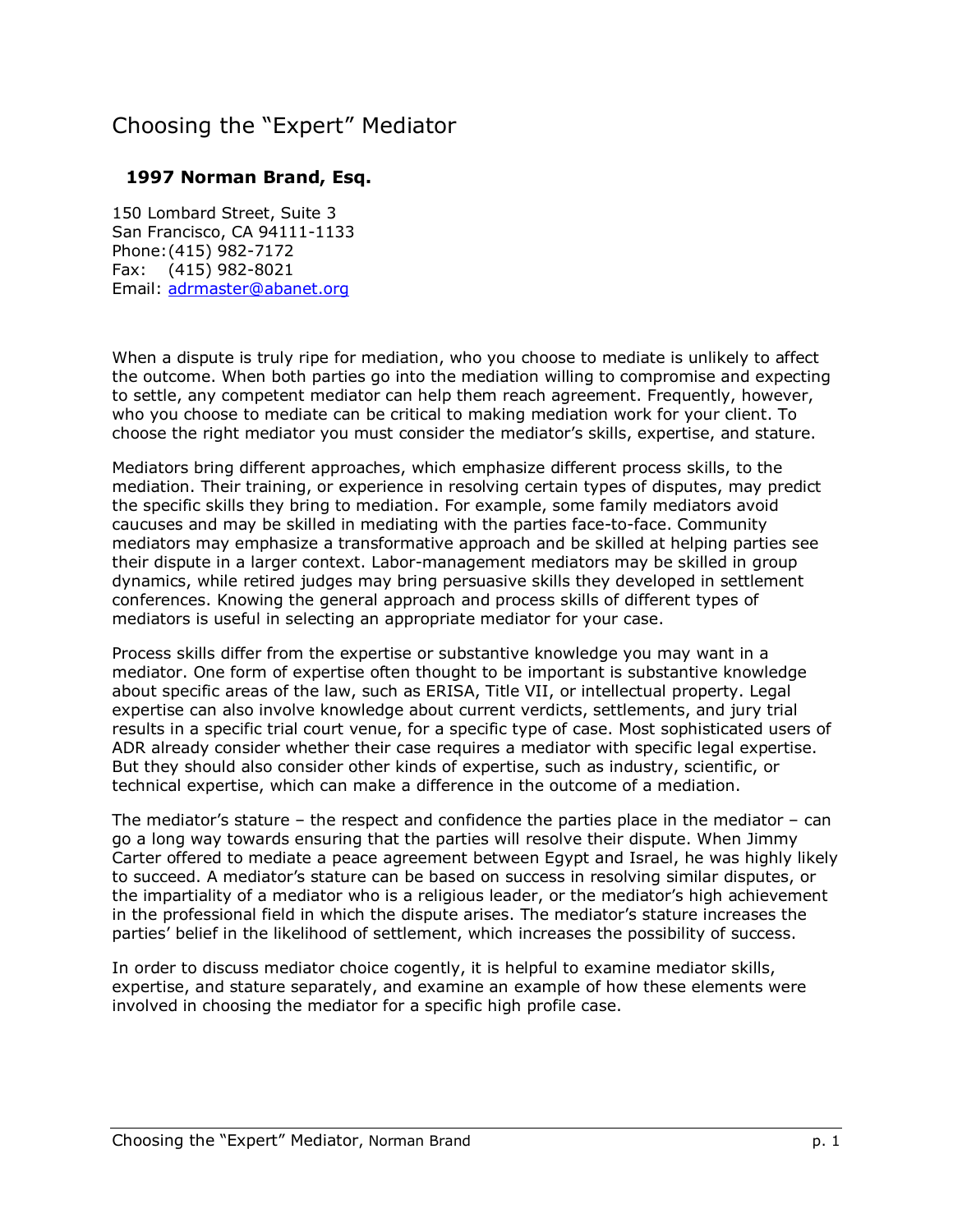### Skills

Knowledge about the process of mediation, and the ability to use that knowledge to affect behavior, are the mediator's "skills." All mediators know that an aggrieved plaintiff must be permitted to tell his story, and many are able to listen actively. If the mediator demonstrates the process skill of "active listening," the client will be satisfied that he has been fully and fairly heard.

Different approaches to mediation emphasize different skills. For instance, some psychological approaches to mediation emphasize the primacy of improving communication between the parties. Conciliators and family mediators use this approach to help parties to a divorce involving children. While resolving some of the child custody issues, they attempt to open the lines of communication between the parties. A mediator demonstrates skill in this setting when the parties can effectively resolve the day-to-day problems that arise in implementing their child custody agreement.

Since the parties will have to deal with each other about their children for many years, improving communications is an approach that is well suited to this type of dispute. The skills used in family mediation, however, would not necessarily be useful in an automobile accident mediation. In most cases, the parties to the accident are strangers who hope to have as brief a relationship as possible. Moreover, the issue in dispute is strictly financial. The plaintiff wants as much money as possible; the defendant's insurer wants to pay the smallest amount possible. There are rarely other issues or opportunities for mutual gain. A skilled mediator knows this is a zero-sum game and will frame the dispute so that both parties can begin to appreciate the value of their time and the transaction costs that can be avoided by settling the dispute out of court. The mediator demonstrates skill, in this setting by getting both parties to focus on a number that is within the range of possible settlement for each of them. If the mediator can focus them on that number, the parties will almost inevitably settle.

### Expertise

Experienced lawyers generally know the advantages of having a mediator with legal expertise. When this expertise is in a specific area of law  $-$  such as employment law $-$ you can reasonably expect the mediator to quickly grasp the legal nuances of each sideís position. For instance, the mediator will know if there is a substantial chance of summary judgment, and may privately convey that information to each party. This legal expertise allows the mediator to make an independent legal judgment that both parties respect. The mediator's judgment may enable the parties to adjust their demands to reflect a more realistic estimate of the legal outcome, and thereby resolve the dispute.

Similarly, a mediator's familiarity with jury trials and jury verdicts in the pertinent area of law and venue, may help create an anchor point for settlement. The parties may rely on the mediator to evaluate their case and ask the mediator for an opinion on what the case is worth. This opinion represents an expert judgment that is likely to influence the opinions of both parties. If the mediator's assessment of the value of the case is within the current range of settlement for each party, it will become an anchor point around which the parties will bargain to reach an agreement

Some mediators possess expertise in non-legal areas that can be critical to resolving a dispute. For instance, if the dispute involves the alleged copying of an automated staining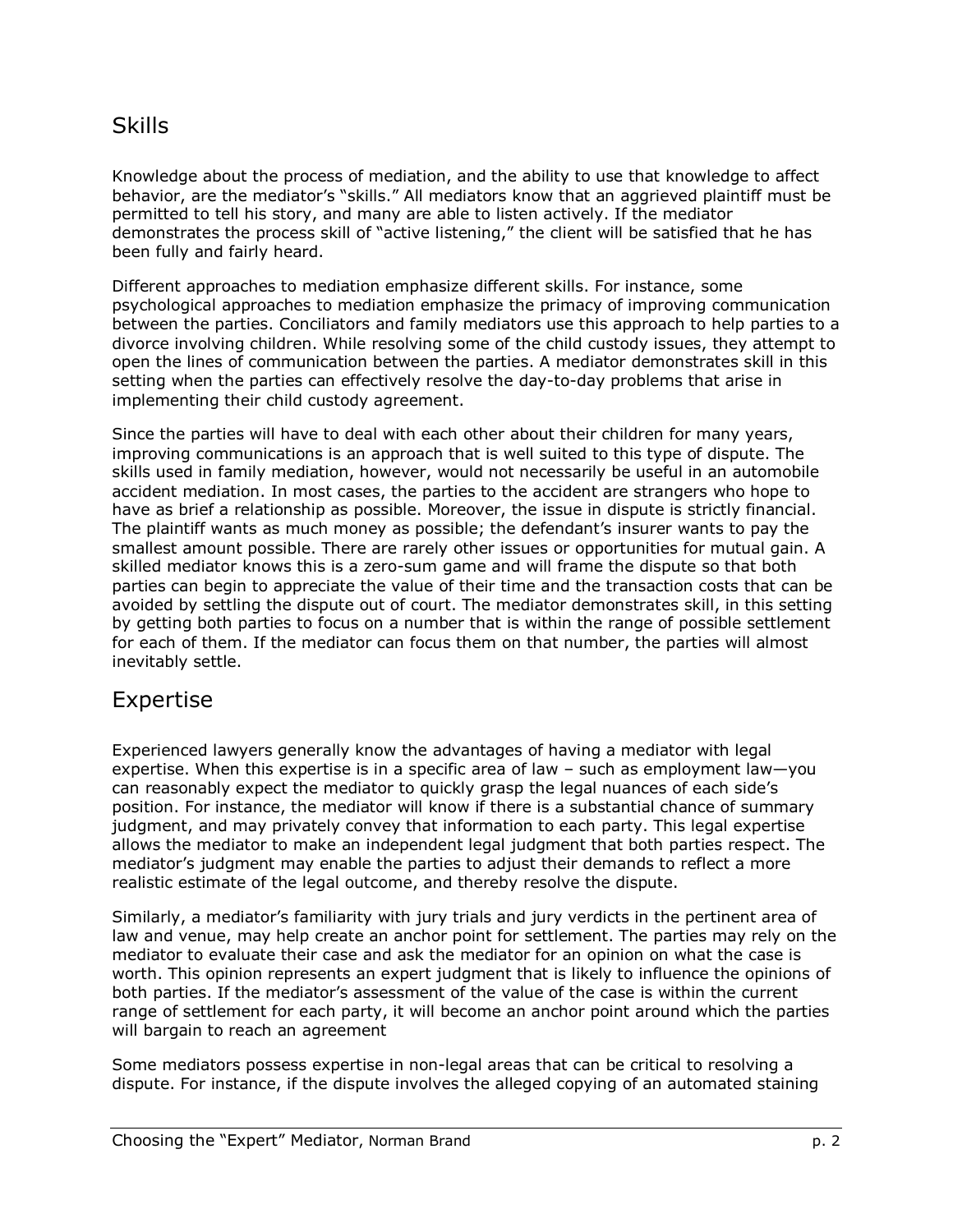device that employs capillary action or surface tension in a unique fashion, a scientific background would help the mediator quickly grasp the factual nature of the dispute. Many lawyers recognize that simplifying a technical dispute so that a person uncomfortable with science will understand it distorts the dispute in a way that favors their opponent. They can avoid this distortion by choosing a mediator with either specific scientific expertise (as in materials science for a case that involves computer chip manufacturing), or a solid scientific background that makes the mediator easily educable in scientific matters. In some instances, a high level of scientific expertise in an area may be associated with a commitment to a specific school of thought, which can interfere with the mediator's ability to see both sides of the issue. In those cases, scientific educability is more important than scientific credentials.

The expertise desirable in a mediator may be industry specific. For instance, in the computer industry there is often a complex relationship between hardware manufacturers and "other equipment manufacturers" (OEM). An OEM may make a product (such as a medical imaging device) that could become a market leader if it incorporates a new, more powerful chip the hardware manufacturer is developing. Suppose the OEM wants to beat its competitors to the marketplace and makes promises based on both its development schedule and that of the hardware manufacturer. When product development or manufacturing milestones are not met, there may be fertile ground for disputes. A mediator with industry expertise brings an intellectual framework for understanding whether the reliance that is alleged in a complaint comports with industry reality. As a result of this expertise, the mediator may be able to help the parties develop a creative solution that works because of industry-specific considerations.

Industry expertise is not limited to the private sector. A mediator may have expertise in public education, public safety, or government that can be useful to resolving a particular dispute. For instance, if the case involves allegations that a police officer used excessive force, it may be desirable to have a mediator with expertise in police matters, gained through work as a neutral or on a public board. Since the case will often turn on how judgment was exercised, it can be extremely useful to have a mediator who is familiar with the borderline between reasonable police judgment and brutality. How close the specific facts of the case are to that border affects the range of settlement.

In a case involving public entities, another kind of expertise may be important in the mediator: political sophistication. The plaintiff may use the media to promote a particular point of view and motivate public officials to settle. That can be a successful strategy. A mediator with political expertise can evaluate the potential damage that might motivate a settlement and bring a keen sense of what is politically feasible. There may be potential settlements that are in the range of litigation outcomes but outside the range of political outcomes. For example, an otherwise reasonable settlement may put public officials in so bad a light that they will be compelled to reject it. The political reality is that they would rather have a court or arbitrator impose the settlement (perhaps after they have moved on to other office), than be thought to agree with it. And if a vote on a settlement is necessary, taking a position against known opponents may have too high a political cost for a public official to support a specific settlement.

The mediator's expertise in political matters is important for another reason. In many highly charged public  $-$  as opposed to private  $-$  disputes, mediation is chosen simply to take the heat off the parties. The parties want a politically savvy mediator to propose a settlement (informed by what the parties have said they can live with) that is identified as the mediatorís settlement. Both sides can publicly disclaim the settlement while begrudgingly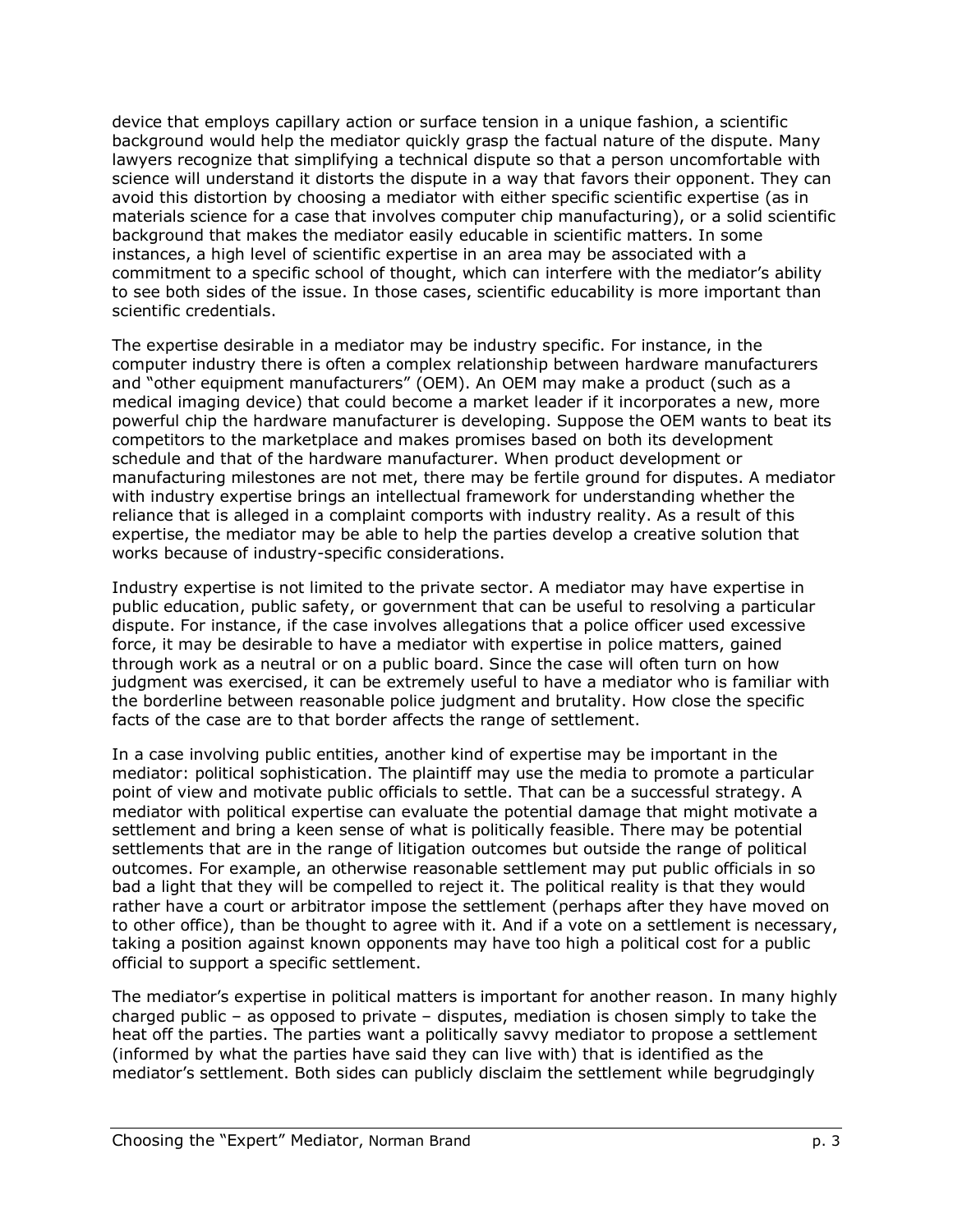accepting it as the alternative to a long and difficult fight. The mediator becomes the "lightning rod,"  $-$  the person that attracts the criticism of people who are unhappy with the settlement (including politicians who tacitly agreed to it). A recent example of this type of high profile mediation is discussed below.

### **Stature**

Stature, like charisma, is intangible. It is a quality the mediator brings which affects his or her ability to move the parties to a settlement. It is made up of the parties' and the public's perception of the mediator. It is difficult to quantify, but it is significant, and consequently worth analysis.

When parties choose a mediator, personally or through their lawyers, they confer stature on the mediator by their choice. Their choice expresses confidence that this mediator has the ability to successfully resolve their dispute. Although they may not have any experience with this mediator, they want to believe that this person can and will bring them to agreement. Consequently, they are willing to engage in a settlement process directed by this mediator.

High achievement and professional respect are often the basis for an individual's stature within a particular professional and social community. Parties may choose a religious figure - a priest, rabbi, or minister - as mediator because they are themselves religious and look up to a spiritual leader and trust this individual to be neutral. Parties who belong to the same profession may choose someone with high status within that profession as their mediator. For instance, feuding doctors may choose a medical college dean to mediate their conflict. They choose the dean because of his stature in their profession and their understanding that to be successful the dean must possess a high degree of skill at dealing with fractious doctors. Lawyers involved in the dissolution of law firm partnerships often call upon colleagues with stature to help them avoid litigation.

Stature is what leads some lawyers to choose retired judges to mediate a dispute, regardless of the judgeís specific dispute resolution skills or legal expertise. Lawyers sometimes say they want the gray hair and robes for their effect on the client. Some believe their client needs to hear the judge say: "This is not a ten million dollar case," before agreeing to settle. While retired judges may not have gray hair or conduct mediations wearing judicial robes, they have the stature that most lay persons accord the judiciary. This stature may make the client willing to believe the mediator's view of the dispute is meritorious, and to adjust his or her view accordingly.

Some mediators have the stature to actually focus public attention on the mediation before it begins. In New York City during the 1960s, when Ted Kheel was called in to resolve an impasse in negotiations between the city and a union, his stature generated media attention, which focused public awareness on the dispute. Because he was widely respected as a neutral, his statements affected the publicís perception of the dispute. If he were to characterize either side as being inflexible or unreasonable, it could generate a loss of public support that would make it difficult for that side to prevail through a strike. His stature with the public enabled him to move the parties from extreme positions to agreement.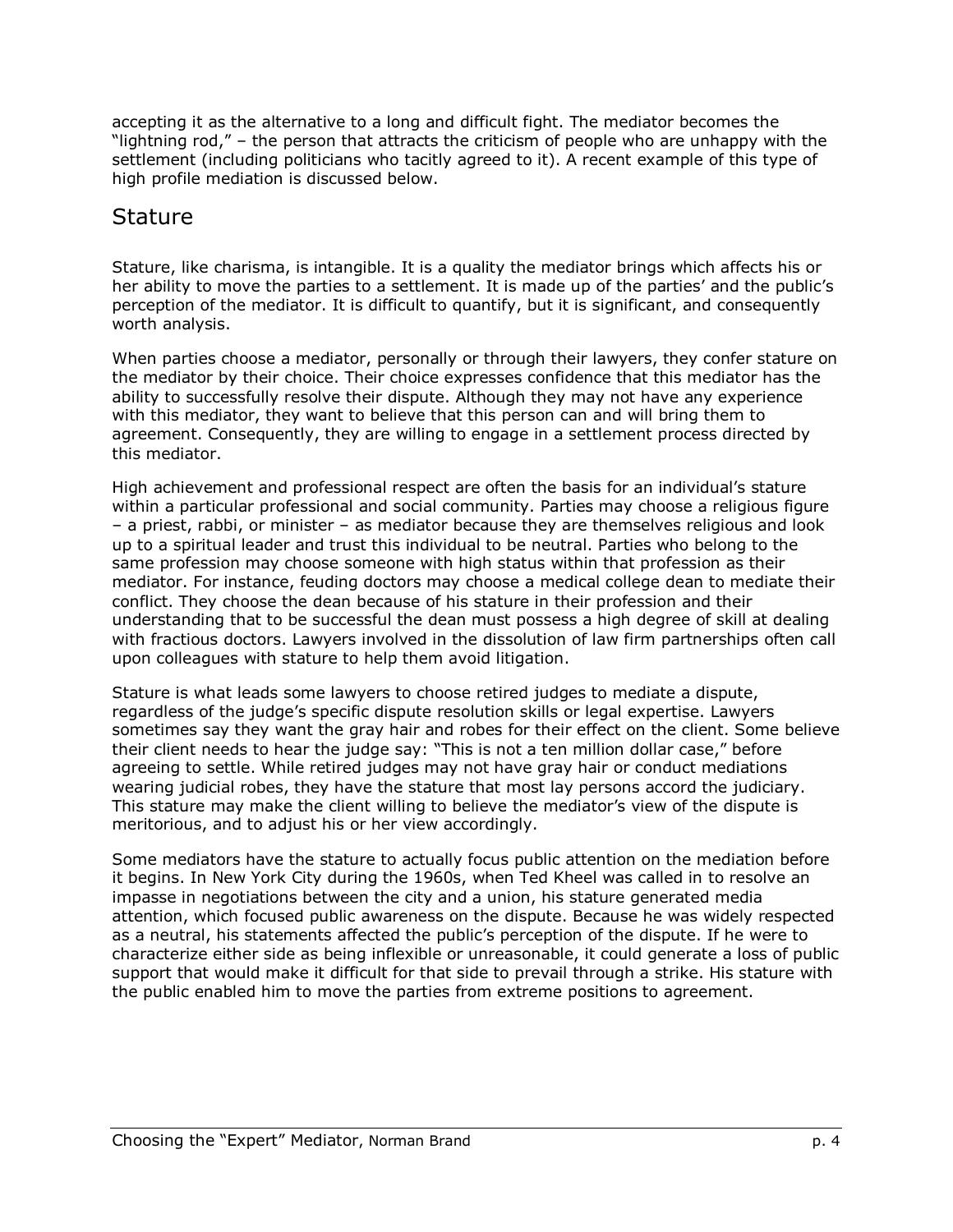# Choosing a Mediator: An Example

Here is an example of how a mediator was selected in a politically sensitive public dispute. The facts come from articles that appeared in the *Los Angeles Times*. While this type of case differs considerably from private mediation, it nonetheless illustrates a great deal about choosing a mediator with the proper expertise and stature for the dispute.

This dispute arose out of the decision by the Los Angeles Police Commission not to reappoint the police chief, whose contract was to expire in six months. The chief threatened suit, alleging racial discrimination. The City Council, which had to approve any monetary settlement, was divided among those who were unwilling to pay anything to the chief and wanted him to serve out his term, those who were willing to make a small additional payment after he served out his term, and those who wanted to give him a large amount of money regardless of whether he served out his term. The mayor, who appointed all of the members of the Police Commission, played a public role in the decision not to reappoint the chief. What skills, expertise, and stature would the lawyers for the Police Commission and the chief look for in a mediator?

The mayorís first choice was former Secretary of State Warren Christopher, who chaired the commission that created the plan for civilian control of the police under which the chief was appointed. The chiefís lawyers, however, would not accept Christopher as mediator. The mayor reportedly rejected the mediators suggested by the chief's lawyers because "they were insisting on a private-style mediation." The mayor described the mediator's task as figuring out "what is fair," so that the settlement could be recommended to the City Council. The parties ultimately agreed on a retired Superior Court judge who reportedly belonged "to a California judicial dynasty." Why this choice of mediator?

Warren Christopher has high level mediation skills and expertise in both police matters and politics. Nonetheless, the chief's lawyers probably made a sensible decision in rejecting him as mediator. While his skills are significant, from the chiefís point of view he may have too much substantive expertise. Christopher could make an independent judgment about whether the stated reason for not reappointing the chief  $-$  that he failed to improve the Police Department – was real or a pretext for discrimination. Christopher also has the stature to orchestrate a public campaign in support of his "finding," which might undercut the chief's position. His notion of what was "fair" could be decisive in any public debate.

The retired judge was likely chosen because of his expertise in Los Angeles politics and his public stature. His skills as a mediator were probably irrelevant. The mayorís public statements indicated that he would "accept" the mediator's recommendation and propose it to the City Council. This took responsibility for the settlement off of the mayor, created pressure on the City Council to accept it, and made the mediator a lightning rod for any public anger. For the chiefís lawyers this was an opportunity to deal with a mediator whose political expertise could ensure that the mayor would propose the agreed-upon figure. They may well have determined there was a better chance for an acceptable compromise figure through this type of mediation, than through other political means. Once the mediatorís recommendation was announced, the chief could further affect the Council's deliberations by saying he wanted to end divisiveness by accepting the settlement  $-$  if the Council approved it.

Not surprisingly, the parties agreed to the figure proposed by the mediator and the City Council approved it. The choice of a mediator with the proper skills, expertise, and stature was probably decisive in enabling the parties to resolve this highly-charged public dispute.